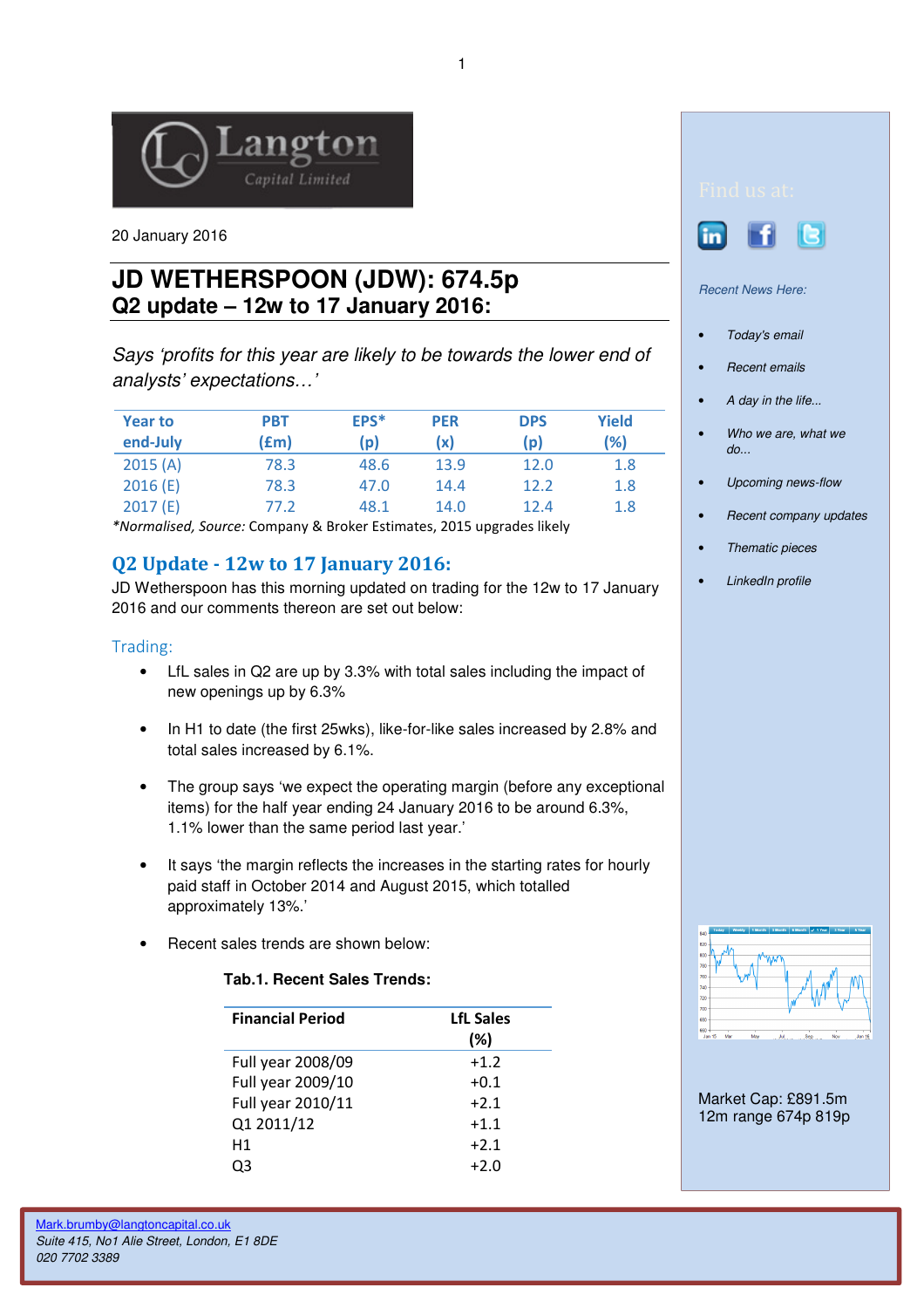| Full year 2011/12 | $+3.2$ |
|-------------------|--------|
| Q1 2012/13        | $+7.1$ |
| Н1                | $+6.9$ |
| Q <sub>3</sub>    | $+6.3$ |
| Full year 2012/13 | $+5.3$ |
| Q1                | $+3.7$ |
| Q2 (first 12w)    | $+6.7$ |
| Η1                | $+5.2$ |
| Q3                | $+6.2$ |
| Full year 2013/14 | $+5.5$ |
| First 6w 2014/15  | $+6.3$ |
| Q1                | $+6.3$ |
| Q2 (12w)          | $+2.8$ |
| H1                | $+4.5$ |
| First 6wks H2     | $+1.6$ |
| 13wks to 26 April | $+1.7$ |
| 39wks to 26 April | $+3.6$ |
| 11wks to 12 July  | $+2.9$ |
| Full year 2014/15 | $+3.3$ |
| 6w 2015/16        | $+1.4$ |
| Q1                | $+2.4$ |
| Q2                | $+3.3$ |
| 25wks to 17 Jan   | $+2.8$ |
|                   |        |

Source: Company Reports

### Balance Sheet, Debt & Outlook:

- The group reports that it has opened 5 new pubs since the start of the financial year and has sold 2.
- It says 'we intend to open 10 to 15 pubs in the current financial year.'
- Re finances, JDW comments 'the Company remains in a sound financial position.'
- It says 'net debt at the end of this financial year is currently expected to be slightly above the 26 July 2015 total of £601.1million.

#### Conclusion:

- Chairman Tim Martin reports 'like-for-like sales have improved in the second quarter so far' but he adds 'owever, as indicated in our November trading update, increased labour costs will be an important factor in the outcome for this financial year.'
- He concludes 'our current view is profits for this year are likely to be towards the lower end of analysts' expectations.'

#### **Langton View:** JD Wetherspoon has released a less-downbeat-than-usual statement.

LfLs have improved, which somewhat supports our view that Restaurant Group may be an outlier on the downside & Xmas was not at all bad.

However, and this is JDW so it was always likely that there would be a 'however', the group has somewhat upset the otherwise not-negative tone of its statement by saying that forecasts would be toward the bottom end of the current range.